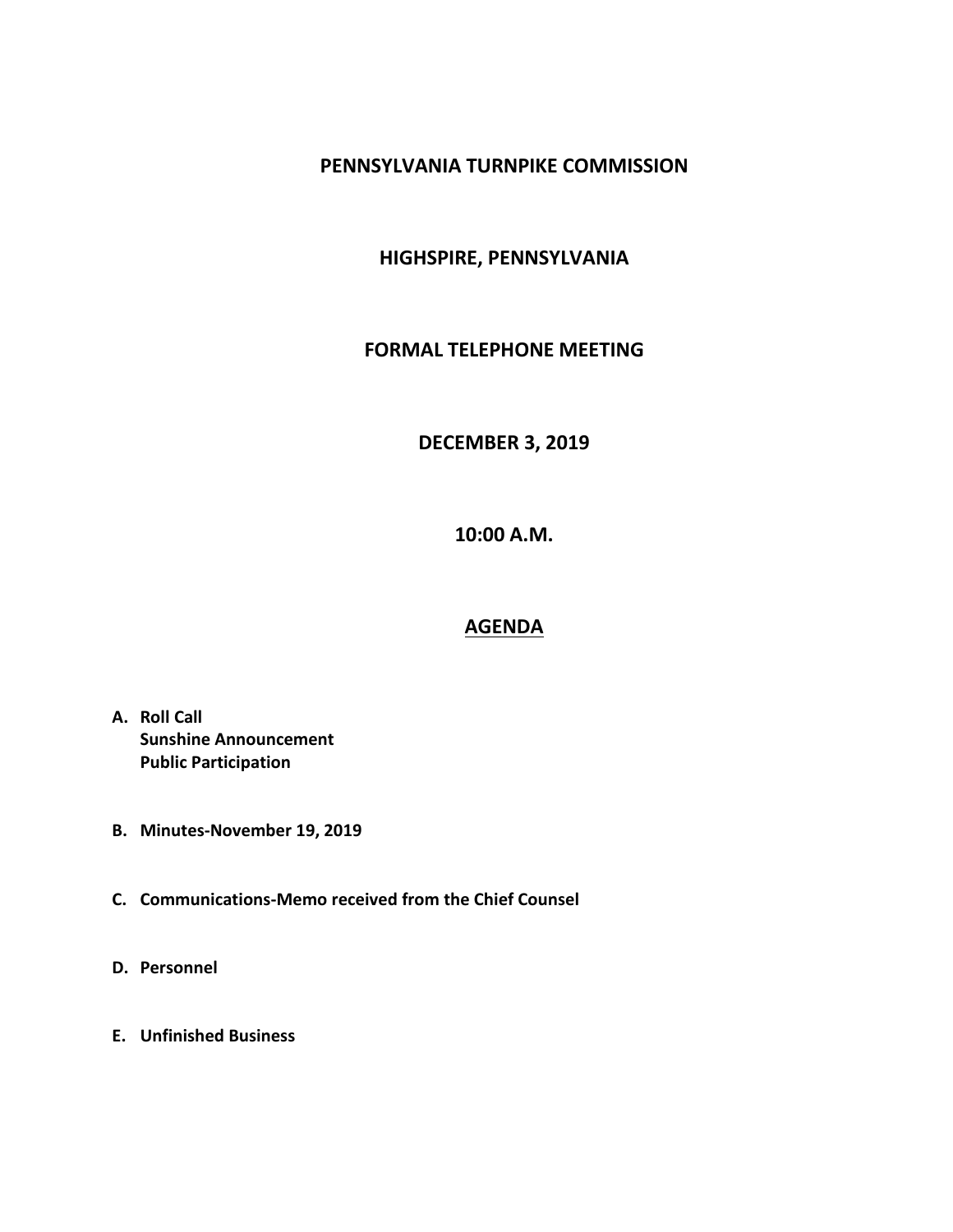**FORMAL AGENDA-DECEMBER 3, 2019 Page 2 of 5 F. NEW BUSINESS**

**1. Approve the reappointment of the following individuals as Trustees for the PTC Retiree Medical Trust for Other Post-Employment Benefits (OPEB), for the term January 3, 2020 to January 3, 2022:**

**Commissioner Pasquale T. Deon, Sr. Chief Financial Officer Nikolaus Grieshaber Chief Counsel Doreen McCall Assistant CFO/Accounting & Budget Anthony Maun**

- **2. Approve the negotiation and execution of an Amendment and Agreements for the items listed in memos "a" through "c":**
	- **a. Amendment to our agreement with TransCore for cashless tolling implementation services to increase the amount authorized for Engineering Change Orders (ECO) by \$3,500,000.00 over 10 years; and exercise the option to implement its cashless tolling solution at MP A123.40 (in one direction) through the ECO process;**
	- **b. Interagency Reimbursement Agreement with the Pennsylvania Department of Transportation (PennDOT) to reimburse PennDOT the costs for construction of the improvements at the S.R. 50 Interchange that are required as part of the Southern Beltway project; at an approximate reimbursement of \$161,385.21;**
	- **c. Reimbursement Agreement with SEPTA for SEPTA to reimburse the Commission the actual fees and costs associated with the engineering review services on SEPTA's design of its Norristown high-speed line extension a/k/a King of Prussia Extension.**
- **3. Approve the Right-of-Way Requests for the items listed in memos "a" through "c":**
	- **a. Settlement of Right-of-Way #14206-D (Manoj S. and Tanuja Lekhwani), a partial take parcel necessary for the total reconstruction project from MP 40.00 to MP 48.00 by authorizing payment of \$50,000.00 representing delay damages and settlement of the claim to Babst Calland Clements and Zomnir, P.C. escrow agent; authorize the appropriate Commission officials to execute the Settlement Agreement and General Release as reviewed and approved by the Legal Department; and payment of the settlement amount is contingent upon Condemnees' delivery of an executed Settlement Agreement and General Release;**
	- **b. Settlement of Right-of-Way #17910 (Dale Hilty), a total take parcel necessary for construction of the Southern Beltway, U.S. 22 to I-79, by authorizing payment of \$139,000.00 representing delay damages and settlement of the claim to Dale Hilty and Taczak Law Office, LLC; authorize the appropriate Commission officials to execute the Settlement Agreement and General Release as reviewed and approved by the Legal Department; and payment of the settlement amount is contingent upon the Condemnee's delivery of an executed Settlement Agreement and General Release;**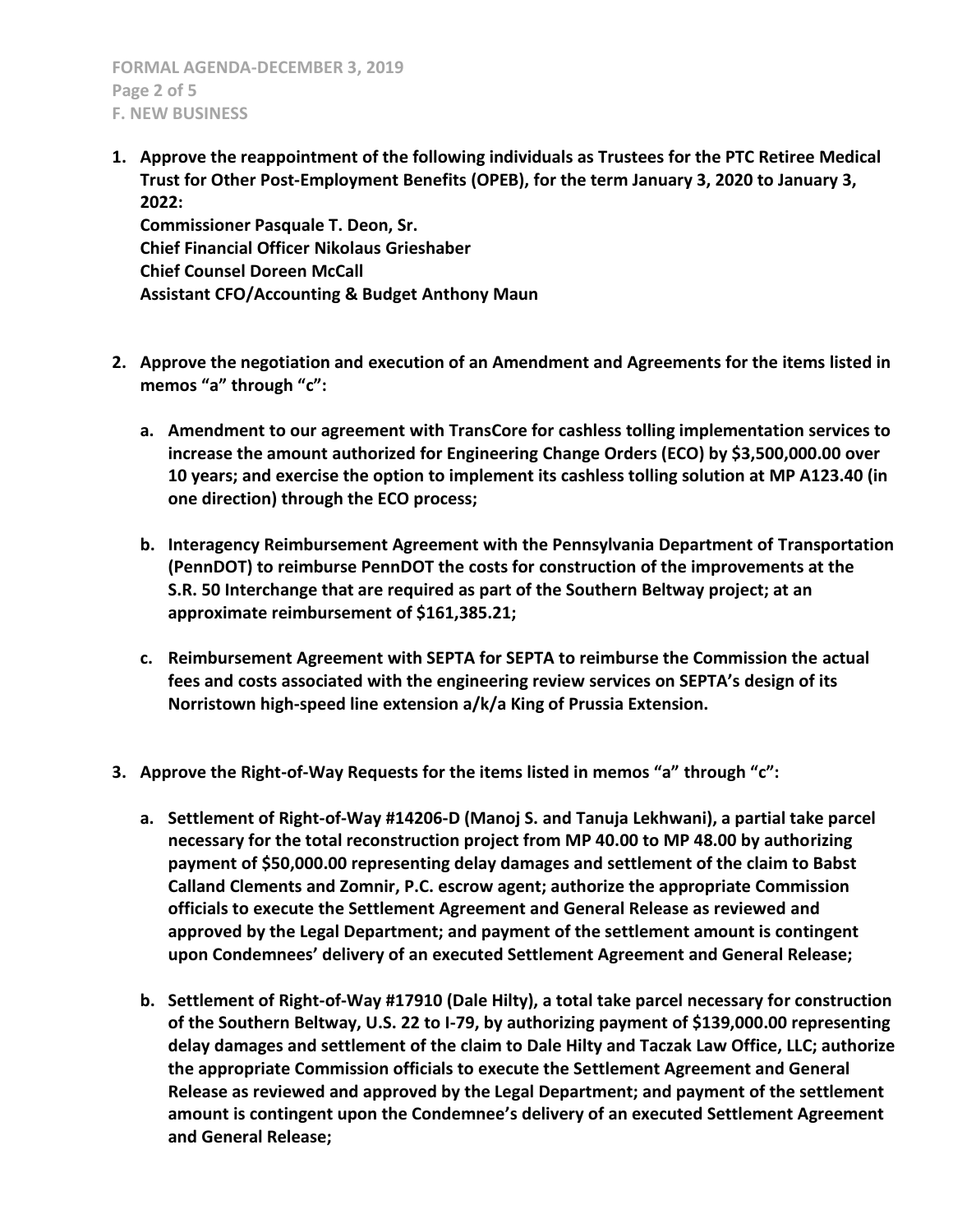**FORMAL AGENDA-DECEMBER 3, 2019 Page 3 of 5 F. NEW BUSINESS**

- **c. Acquisition of Right-of-Way #14S287-1 (Robert W. Wilson; Regina Spalla, tenant), a total take parcel necessary for construction of the Mon/Fayette Expressway, Rt. 51 to I-376, by authorizing payment of \$36,120.00 representing the down payment supplement to Regina Spalla; authorize the appropriate Commission officials to execute all required documents; and authorize the payment of additional statutory damages as calculated by the Right-of-Way Administrator and approved by the Chief Counsel.**
- **4. Approve payment of the invoice from the PA Department of Labor and Industry for the 2019 Notice of Assessment from the Bureau of Workers' Compensation, in the amount of \$75,776.00, for the Workers' Compensation Administration Fund.**
- **5. Approve a Change Order and Issue Purchase Orders for the items listed in memos "a" through "f":**
	- **a. Genetec DVRs, utilizing the Commonwealth's contract with Berkshire Systems Group, Inc.; at a total award of \$224,256.00;**
	- **b. Change Order for transfer switch maintenance, service, and repair (through March 2022) with Asco Services, Inc., for systemwide transfer switch repairs and replacement parts; at a cost of \$140,000.00;**
	- **c. Stop Loss insurance coverage, exercising the option to renew the agreement for an additional year (January 1, 2020 – December 31, 2020) with Avalon Insurance Company; at a cost of \$725,182.00;**
	- **d. Line paint, to add funding since DGS extended the contract through February 28, 2020; at a cost of \$275,000.00;**
	- **e. ServiceNow subscription (January 15, 2020 – January 14, 2021), utilizing the Commonwealth's contract with CDW Government LLC; at a cost of \$307,966.50;**
	- **f. Seven (7) Freightliner stake body trucks; utilizing the Commonwealth's contract with Freightliner WS of Harrisburg; at a cost of \$1,060,108.00.**
- **6. Approve the Award of Contract #T-075.58S001-3-02 for the rehabilitation of Bridge B-483A and pavement repairs at the New Stanton Interchange; to the lowest responsive and responsible bidder, Gulisek Construction, LLC; at a not-to-exceed amount of \$1,649,576.20 and a contingency of \$80,000.00.**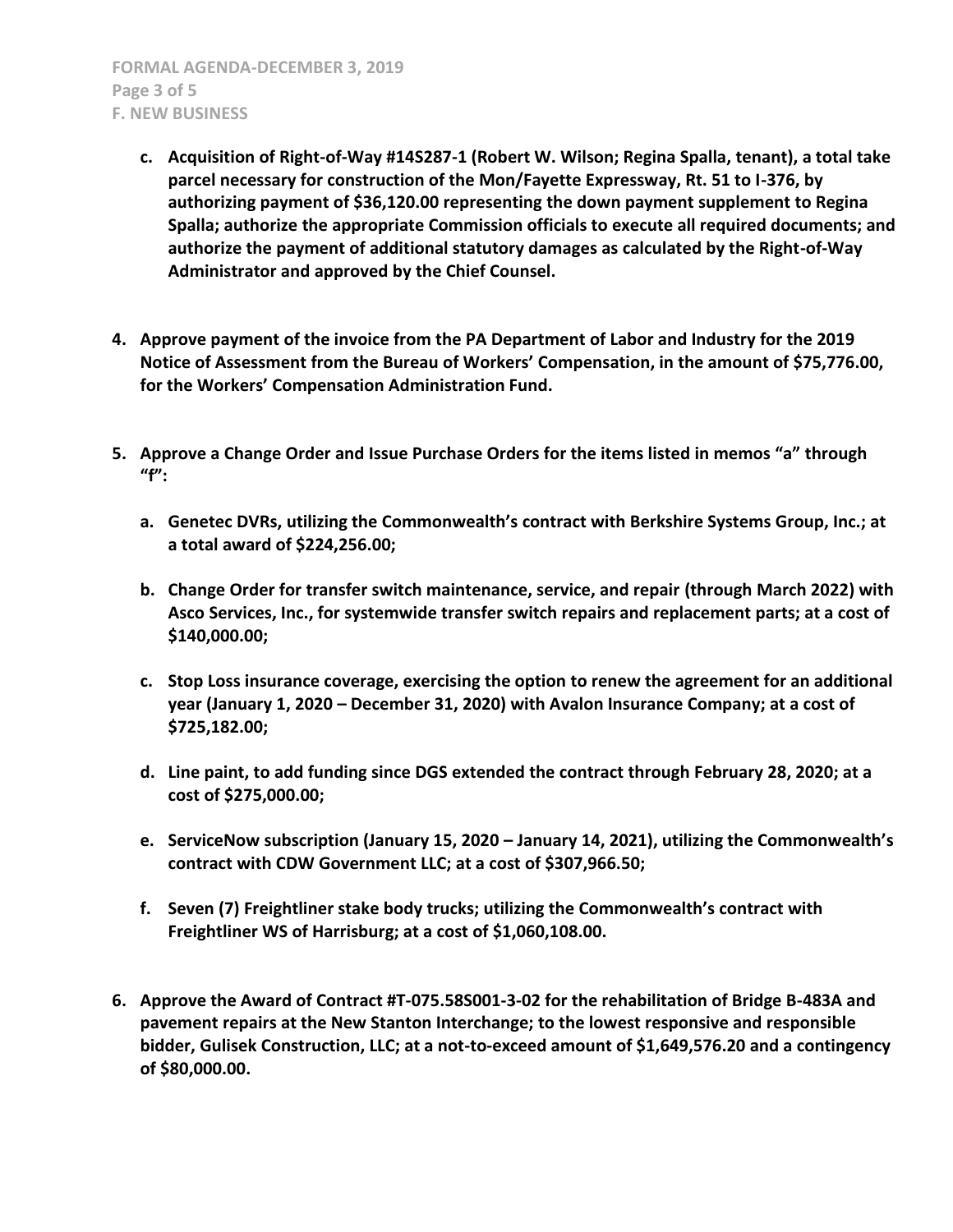- **7. Approve the Change Orders and Final Payments for the items listed in memos "a" through "e":**
	- **a. Change Order #1 and Final Payment for Contract #T-252.39S001-3-02 for painting and fencing replacement at various bridges between MP 252.39 and MP 261.47 with Amari Painting & Lining LLC; for a decrease of \$75,162.80 to balance items to actual work completed and changes for joint cleaning and sealing, and signage; for a final contract value of \$1,348,277.20 and final amount due to the contractor of \$30,630.74;**
	- **b. Change Order #15 for Contract #S-006.00X002-3-09 for construction of the Southern Beltway, Section 55C1-1, MP S14.24 and MP S16.06, with The Beaver Excavating Company, for an increase of \$552,168.61 for grading, sanitary risers, concrete anchors, sedimentation control, excavation, base courses, joint patching, concrete paving, shoulder sealing, depth testing, locating underground facilities, installation of conduit and junction boxes, drainage, additional costs for time extension, guiderail, concrete barrier, MPT, curbing, trenching and backfilling, pavement markings and seeding, and a 211 day time extension for additional work; for a revised not-to-exceed amount of \$87,964,791.27;**
	- **c. Change Order #3 and Final Payment for Contract #T-210.00R001-3-02 for bituminous resurfacing between MP 210.92 and MP 215.14 with New Enterprise Stone & Lime Co., Inc. for a decrease of \$1,465.00 to balance items to actual work completed; for a final contract value of \$4,933,573.77 and final amount due to the contractor of \$405,196.88;**
	- **d. Change Order #1 for Contract #S-006.00X002-3-13 for installation of signs on the Southern Beltway, MP S0.00 to MP S19.53 with Power Contracting Company, for an increase of \$633,402.55 for erosion and sedimentation control, work to complete SR0050 and S. Fayette Way intersection for the 55C1-1 contract to avoid delays, junction boxes, trenching and backfilling, conduit boring, grading, excavation, subbase, concrete barrier and delineator posts; for a revised not-to-exceed amount of \$12,461,221.03;**
	- **e. Change Order #8 and Final Payment for Contract #T-057.00R002-3-03 for bituminous resurfacing between MP 61.80 and MP 67.59 with Derry Construction Company, Inc., for a decrease of \$1,027,721.87 to balance items to actual work completed and changes for rock armor; for a final contract value of \$13,539,347.47 and final amount due to the contractor of \$371,627.49.**
- **8. Approve the execution and delivery of International Swaps and Derivative Association (ISDA) protocol agreements, bi-lateral agreements, similar agreements and other instruments in order to meet requirements imposed upon financial institutions and other Commission counterparties arising from various regulatory provisions (collectively, "financial counterparty regulatory documents"); authorizing and approving any related formal or deemed amendments of various financial-related contracts required to be modified in connection with the Commission executing and delivering such financial counterparty regulatory documents; authorizing the taking of further action; ratifying prior actions taken in furtherance of the purposes of this resolution; repealing inconsistent resolutions; and declaring that this resolution shall be liberally construed.**